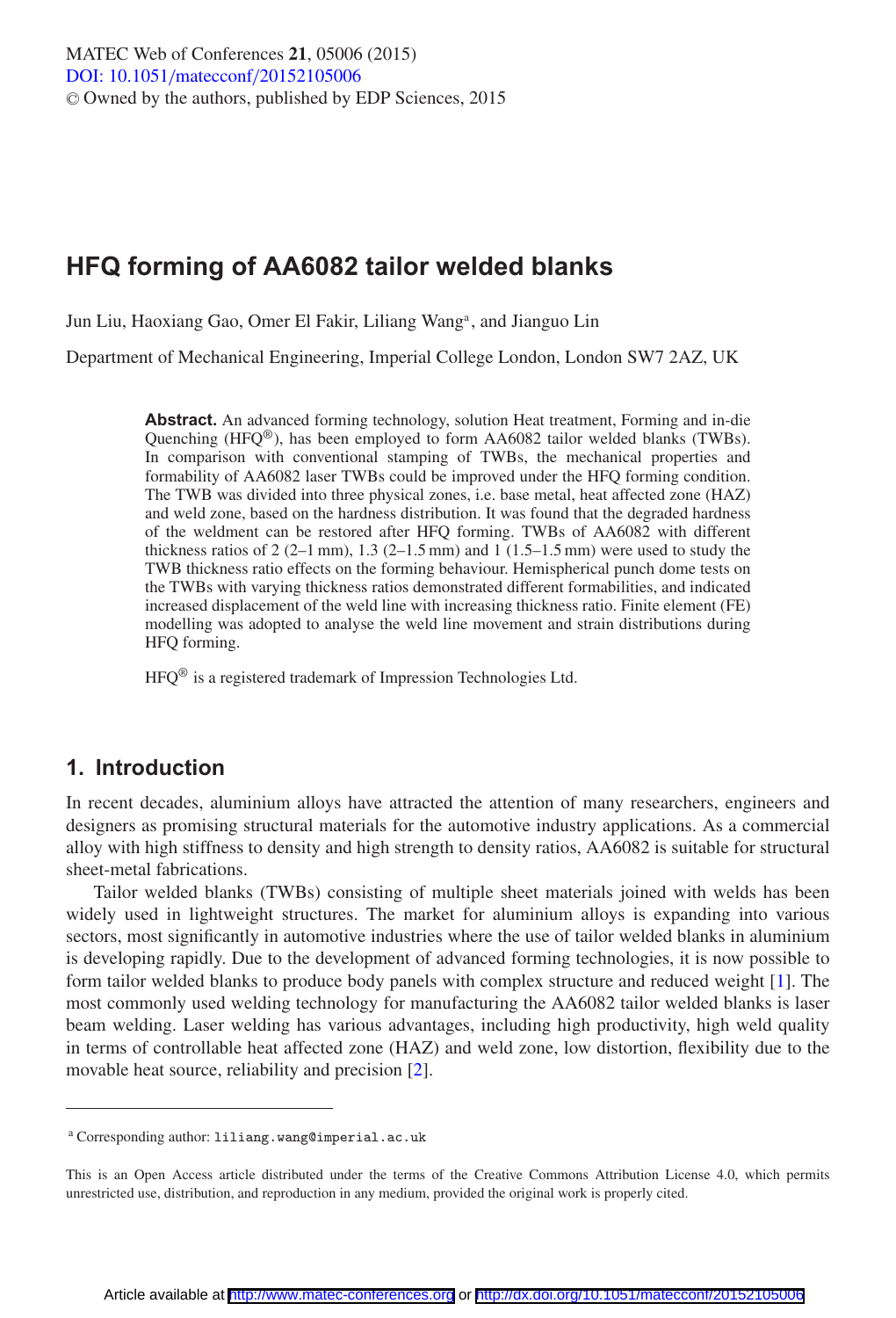<span id="page-1-0"></span>

Figure 1. Schematic diagram of the HFQ forming process.

Generally, the overall formability of TWBs is significantly affected by the welding parameters [\[3\]](#page-6-2), e.g. power source, welding speed etc., especially for heat-treatable aluminium alloys. The weld area in aluminium TWBs is typically weaker than the base material, which adds difficulty in forming such TWBs. Foster et al. [\[4\]](#page-6-3) have developed a novel process, solution Heat treatment, Forming and in-die Quenching (HFQ), which was able to overcome the major problems in forming AA6082, such as low formability and microstructure variations.

The aim of this work is to apply the novel HFQ process into the forming of laser welded AA6082 TWBs. The degraded hardness of the TWB can be restored after HFQ forming and artificial ageing. AA6082 TWBs with different thickness combinations of 2–1, 2–1.5 and 1.5–1.5 mm were used to study the TWB thickness ratio effects on the forming behaviour. Finite element simulations were performed for evaluating the strain distributions and weld line movement during deformation.

## **2. Experimental details**

The base material used in this study was the aluminium alloy AA6082-T6. The blanks (initial size of  $600 \times 300$  mm<sup>2</sup>) with thicknesses of 1, 1.5 and 2 mm were initially cut along the length (rolling) direction, and then welded together parallel to the rolling direction into three different thickness combinations, i.e. 2–1, 2–1.5 and 1.5–1.5 mm TWBs. Laser welding was carried out on the blanks using a Nd:YAG source through a 0.2 mm fibre with a power of 2.1 kW. The welding speed was 25 mm/s. In this study, the investigations were focused only on butt welds with fully penetrated joints.

Hemispherical dome tests were conducted to investigate the formability of AA6082 TWBs at speeds of 75, 250 and 400 mm/s under HFQ conditions. The tool used for the HFQ forming test is shown in Fig. [1.](#page-1-0) It comprises of the top punch pole, 40 mm diameter hemispherical punch, top/bottom blank holders, and the TWB. During testing, the punch was fixed, while the top blank holder was moved down at the desired rate to first clamp the TWB between the top and bottom blank holders, and then to deform the blank over the punch to the limit dome height of the TWB. Graphite grease (Omega 35) was used as the lubricant and was evenly applied to the punch surface to reduce the friction during forming. Two gas springs were utilised to maintain the blank holding force at a constant value of 20 kN. The top blank holder was specially manufactured so as to accommodate the TWBs with different thickness combinations.

All the TWBs were initially heated to  $525^{\circ}$ C and maintained at the temperature for 1 min to ensure complete dissolution of second phases during solution heat treatment. The hot TWB was then rapidly transferred to the cold die which was immediately closed to form the dome shaped component. The transfer was completed within 10 s, during which the blank temperature decreased to around  $450^{\circ}$ C before the forming started.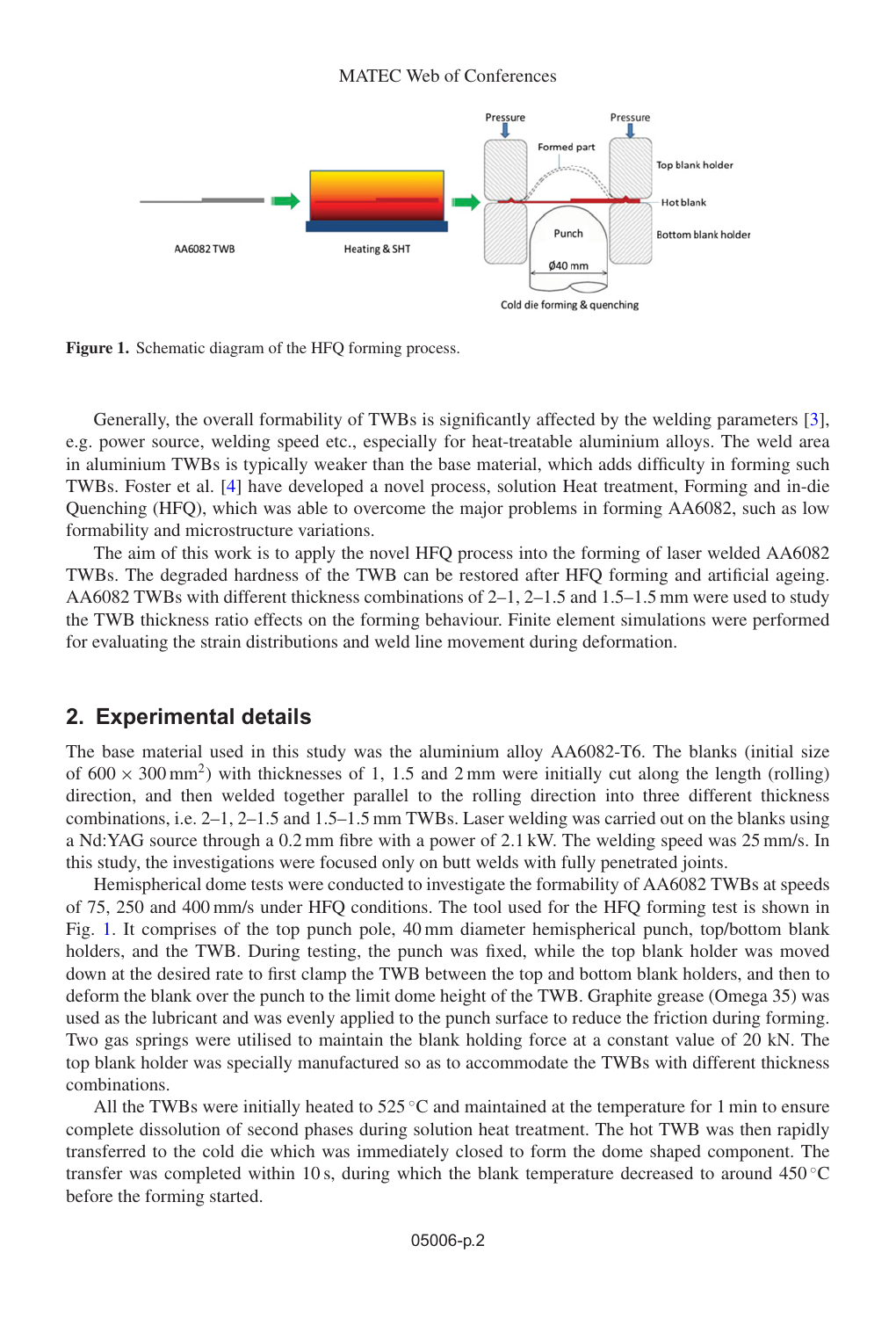<span id="page-2-0"></span>

**Figure 2.** Limit dome height of HFQ formed tailor welded blanks.

For a sheet metal forming process, localised necking may appear at a specific forming stage just before fracture happens, which is an indication of localised plastic deformation [\[5](#page-6-4)]. As a stroke controlled test, the stroke of the punch was always set to a value at which localised necking was estimated to initiate, and then refined through multiple trial runs to the correct value. Due to the test piece being quite sensitive to changes in the stroke, even a small adjustment could cause fracture in the formed part. Three tests for each condition have been performed so as to ensure a good reparability of the forming results.

To determine the mechanical properties of the TWB before and after HFQ, hardness values were measured along the mid thickness of the blank using a Vickers Microhardness tester with a load of 200 g and a dwell time of 12 s.

# **3. Results and discussion**

#### **3.1 HFQ dome test**

#### *3.1.1 Limit dome height*

The limit dome height (LDH) is the position at which localised necking starts to occur on the formed component, and was used to compare the formability of the TWBs under HFQ conditions. In general, the LDH increases with the decreasing blank thickness ratio and increases as the forming speed increases from 75 to 400 mm/s, although the increasing trend for the 2–1 mm TWBs is not as significant as the 1.5– 1.5 mm TWBs. The premature fracture occurred at higher blank thickness ratios, because the localised strain primarily occurred in the thinner blank at higher circumferential stress levels. The increase in the LDH with increasing forming speed is due to the enhanced strain rate hardening effect at higher forming speed. In addition, the blank temperature was higher at fast forming speed due to less heat loss into the cold punch and air, which is beneficial for the formability improvement.

#### *3.1.2 Deformation characteristics*

Figure [3](#page-3-0) shows the different features of localised necking (or cracking) for the TWBs with various thickness combinations. It can be seen from Fig. [3\(](#page-3-0)a) that the most severe plastic deformation occurred in the 1 mm blank, along the weld line. For the 2–1.5 mm TWB shown in Fig. [3\(](#page-3-0)b), two localised thinning regions are found in mix modes combining the parallel necking and the circumferential cracking, which also corresponds to the strain distributions.

The cold die quenching was not effective due to the rough surface topography around the weld line, hence a higher blank temperature in this region has resulted in lower strength and thus fracture took place along the weld line. The circumferential necking in the thin blank was due to the stress concentration in the thinner blank, as the circumferential stress within the blank is proportional to the ratio between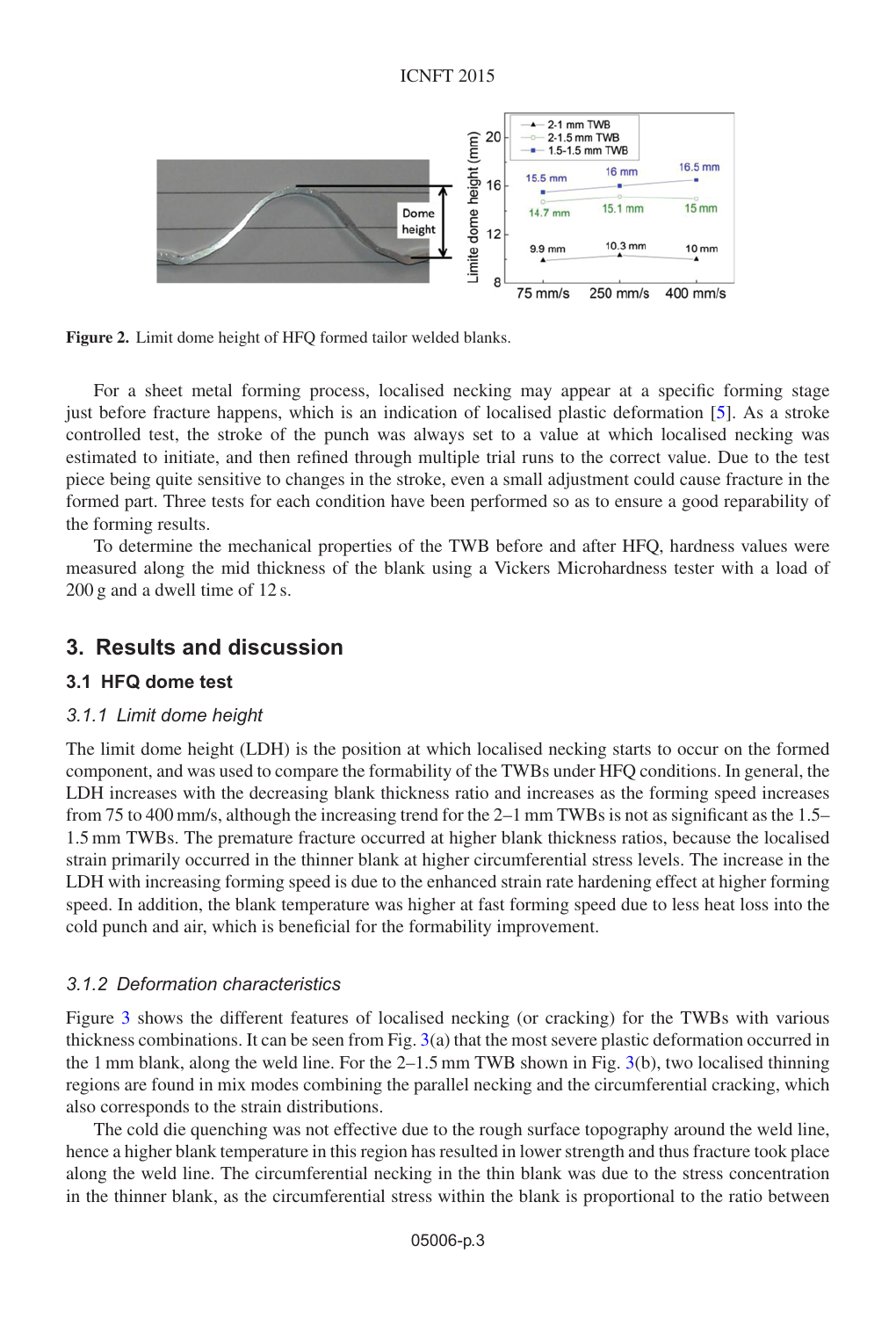<span id="page-3-0"></span>

<span id="page-3-1"></span>**Figure 3.** HFQ formed parts of (a)  $2-1$  mm TWB, (b)  $2-1.5$  mm TWB and (c)  $1.5-1.5$  mm TWB.



**Figure 4.** (a) Cross-section of a 1.5–1.5 mm TWB and (b) hardness profiles of the TWB at different heat treatment conditions.

the punch radius and blank thickness  $(R/t)$ . Since circumferential necking, see Fig. [3\(](#page-3-0)c), occurred in the 1.5–1.5 mm (uniform thickness) HFQ formed part, the strain values along the cross-section exhibit a symmetric profile.

## *3.1.3 Microhardness*

Microhardness values of the as-welded specimen show a typical V-shape, as plotted in Fig. [4,](#page-3-1) where the lowest value is located in the centre of the weld zone. After solution heat treatment at 525 ◦C and the subsequent water quenching, all the hardness decreased significantly but were at a consistent level at different measured locations. An artificial ageing treatment strengthened the material, and as a result, achieved the full hardness (HV >110) of the alloy.

## **3.2 Finite element simulation**

#### *3.2.1 Simulation model*

Finite element (FE) simulations of the hemispherical punch forming at HFQ conditions were conducted using the commercial software PAM-STAMP and a developed temperature and strain rate dependent material model. As shown in Fig. [5,](#page-4-0) the simulation model comprises of a punch, TWB, and the blank holder sets. The tools (i.e. blank holder and punch) were modelled using rigid elements. The initial blank temperature was set to be  $450^{\circ}$ C, which is identical to the experimental condition. A friction coefficient of 0.35 was chosen to account for surface interaction between the sliding sheet and the die assembly.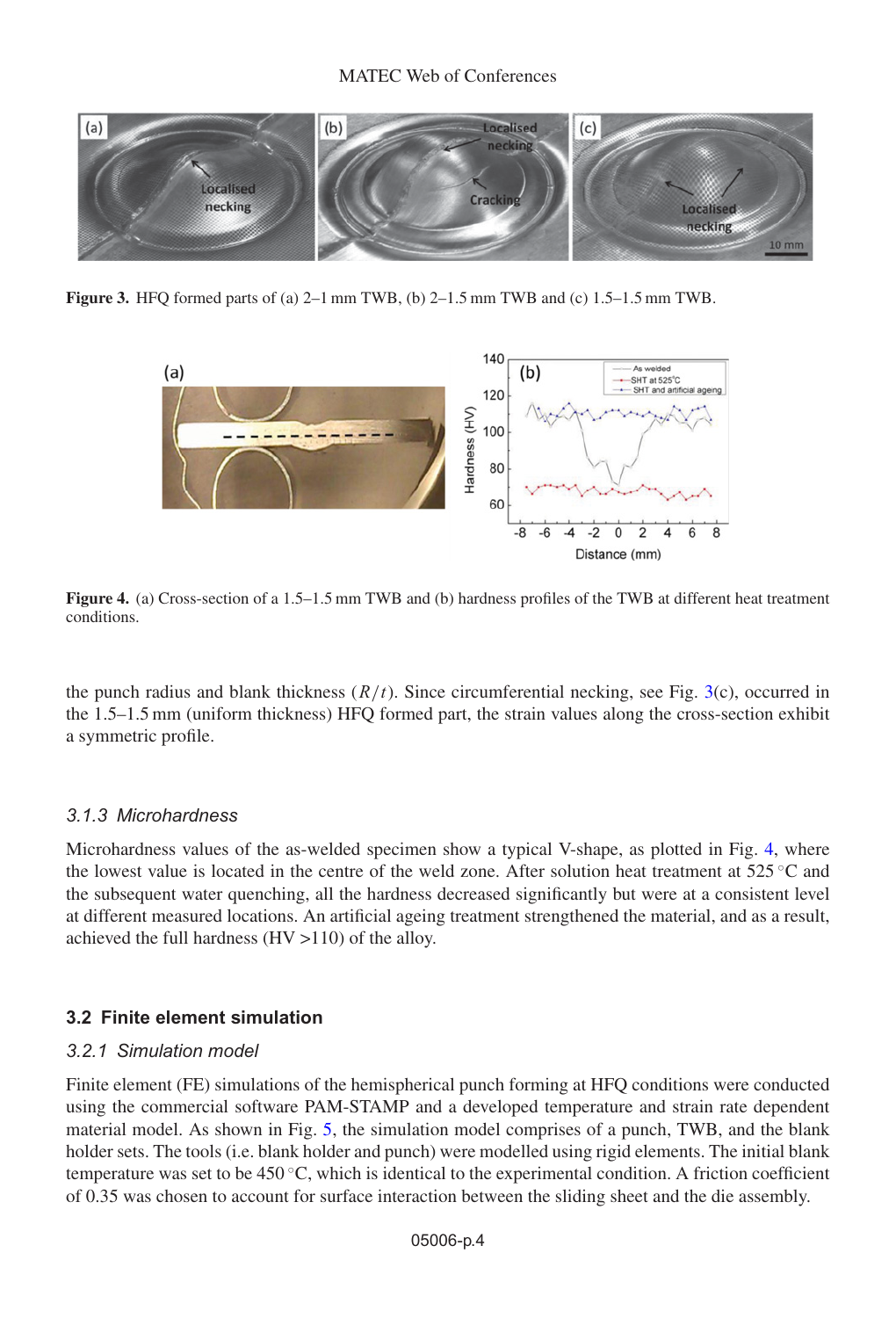ICNFT 2015

<span id="page-4-0"></span>

<span id="page-4-1"></span>**Figure 5.** Pam-Stamp simulation model (cross-sectional view).



**Figure 6.** Temperature history during HFQ forming at 75 mm/s between experiment and simulation.

#### *3.2.2 Temperature evolution*

The HFQ process is a hot sheet forming operation that incorporates part of the thermal tempering process required for heat-treatable aluminium alloys [\[6\]](#page-6-5). The hot blank is formed and held between cold dies, during which a rapid quenching is performed. The temperature of the deforming sheet is not uniformly distributed, which makes the deformation more complicated.

Figure [6](#page-4-1) shows the temperature history during HFQ at a forming speed of 75 mm/s. Temperature data at two points of the formed component was recorded using a data logger at a frequency of 6 Hz. The blank temperature was at  $450\textdegree$ C when the stamping started. The temperature at Point 1 dropped rapidly when the punch firstly contacted the blank at the dome apex, but there was some delayed temperature drop at Point 2 due to the later contact between this point and the punch. The predicted temperature evolution from simulation, see Fig. [6,](#page-4-1) has a good agreement with the experimental measurements.

#### *3.2.3 Strain distribution*

Figure [7](#page-5-0) shows the strain comparison of the 1.5–1.5 mm TWB between experiment and simulation at the onset of localised necking. The strain distributions are able to depict deformation characteristics of this thickness combination. As shown in Fig.  $3(c)$  $3(c)$ , the failure type was circumferential necking occurring approximately halfway between the base and apex of the formed part. As the stroke increased, the punch stretched the sheet material to a higher strain level, and the eventual failure was initiated by necking from excessive strain in a circumferential location. The good agreement between experiment and simulation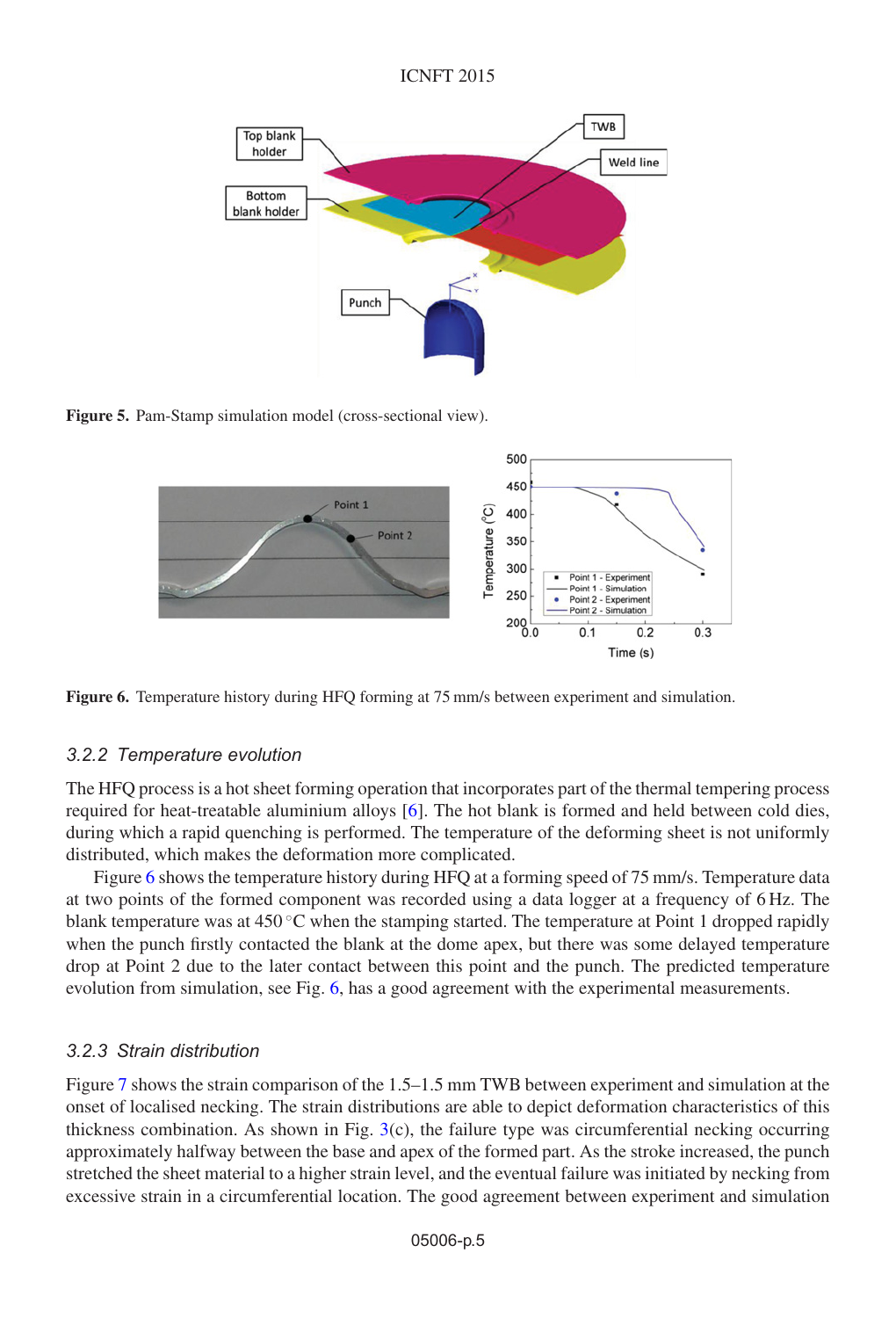#### MATEC Web of Conferences

<span id="page-5-0"></span>

**Figure 7.** Comparison of strain distributions in the 1.5–1.5 mm TWB between (a) experiment and (b) simulation.

<span id="page-5-2"></span><span id="page-5-1"></span>**Table 1.** Weld line displacement at the dome apex (unit: mm).

|                    | Experiment | Simulation |
|--------------------|------------|------------|
| $2-1$ mm TWB       | 10         | 1.04       |
| $2-1.5$ mm TWB     | 0.6        | 0.576      |
| $1.5 - 1.5$ mm TWB |            |            |



**Figure 8.** Predicted displacement of weld line for HFQ formed TWBs with different thickness ratios.

also indicates the feasibility of the FE simulation in prediction of the deformation behaviour, e.g. localised necking, weld line movement, etc. for other TWBs.

#### *3.2.4 Weld line movement*

Due to blank thickness mismatch, the weld line shifts during the dome tests of TWBs. Table [1](#page-5-1) lists the maximum displacement of the weld in the HFQ formed TWBs with different thickness combinations. For each TWB type, the stamping stroke was maintained at the same level. It was found that the weld line displacement was nearly independent of the forming speed. Thus, only the displacement of the weld line at a forming speed of 250 mm/s was presented here.

The weld line moves towards the thicker blank side because of the greater material flow in the thinker blank side. FE simulation is a useful method to evaluate the displacement of a whole weld line. As can be observed from Fig. [8,](#page-5-2) the weld line movement tends to increase as the thickness ratio is increased. This is because the material flow in the thicker blank is less when compared to the thinner one. It is noted that, for the predicted results in Fig. [8,](#page-5-2) the stamping stroke for each TWB type was following the experimental LDH values provide in Fig. [2.](#page-2-0)